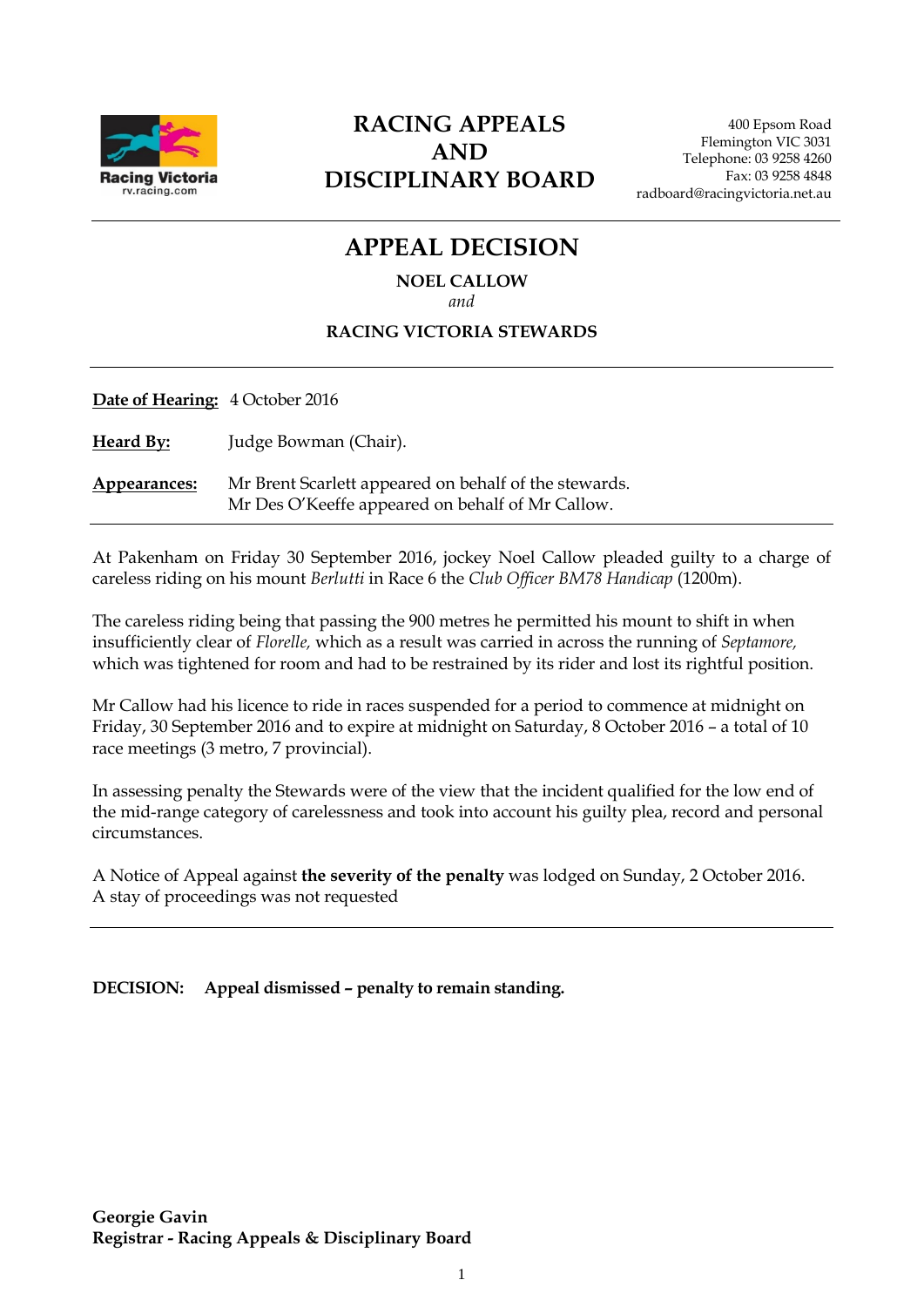# **TRANSCRIPT OF PROCEEDINGS**

#### **RACING APPEALS AND DISCIPLINARY BOARD**

\_\_\_\_\_\_\_\_\_\_\_\_\_\_\_\_\_\_\_\_\_\_\_\_\_\_\_\_\_\_\_\_\_\_\_\_\_\_\_\_\_\_\_\_\_\_\_\_\_\_\_\_\_\_\_\_\_\_\_\_\_\_\_

**HIS HONOUR JUDGE BOWMAN, Chairman**

## **EXTRACT OF PROCEEDINGS**

**DECISION**

## **IN THE MATTER OF THE CLUB OFFICER BM 78 HANDICAP OVER 1200 METRES AT PAKENHAM SYNTHETIC ON 30/9/16**

#### **NOEL CALLOW**

**and** 

#### **RACING VICTORIA STEWARDS**

#### **RACING VICTORIA CENTRE, FLEMINGTON**

#### **TUESDAY, 4 OCTOBER 2016**

MR D. O'KEEFFE appeared on behalf of Mr N. Callow

MR B. SCARLETT appeared on behalf of the RVL Stewards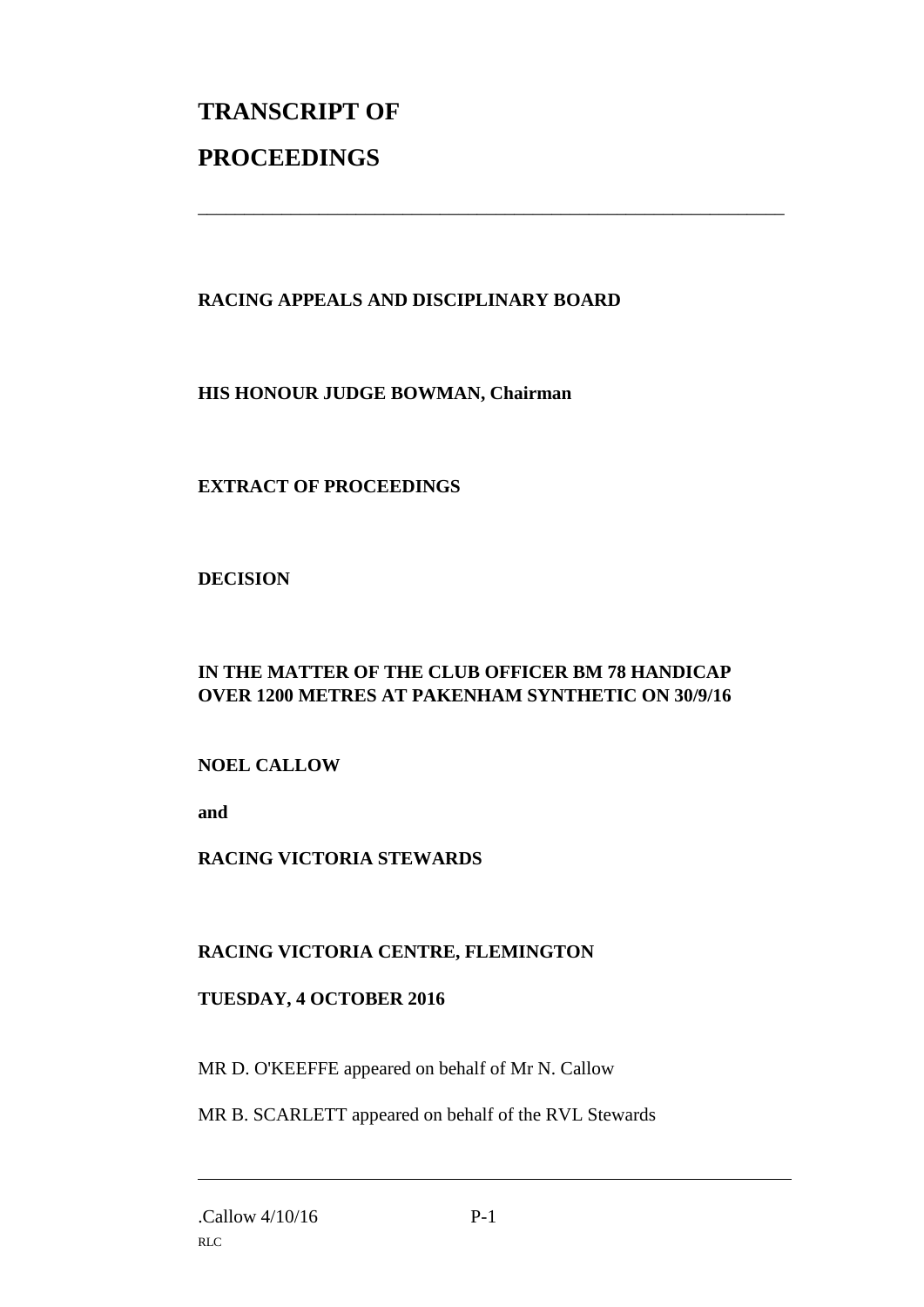CHAIRMAN: Mr Noel Callow has pleaded guilty to a charge of careless riding in race 6 at Pakenham on 30 September 2016 when permitting his mount, Berlutti, to shift in when not sufficiently clear of Florelle, ridden by Dean Holland, causing that horse to be carried in across the running of Septamore, ridden by John Allen, which was tightened for room and lost its rightful position. The Stewards imposed a penalty of suspension for 10 meetings, commencing at midnight on Friday, 30 September 2016. A stay was not requested.

The Stewards felt the interference was at the lower end of the mid-range, a proposition not contested by Mr O'Keeffe on behalf of Mr Callow. Of course, the ranges used are not rules but are used as a guide to assist with consistency.

I have viewed the videos. There is no doubt that Mr Callow's mount moved across that of Dean Holland when not sufficiently clear of it, and John Allen on Septamore, who has ultimately suffered the bulk of the interference. So two horses were involved. I would also agree that it was interference at the lower end of the mid-range, if ranges are taken into account.

As did the Stewards, I take into account Mr Callow's virtually immediate guilty plea. Further, he has a very good record. I am also aware of his personal circumstances, as were the Stewards. I accept that his contract in Mauritius turned into a disaster and that he now needs every ride he can get to support his family. However, the bottom line imposed by the Stewards of 10 meetings took those matters into account and was appropriate for the offence.